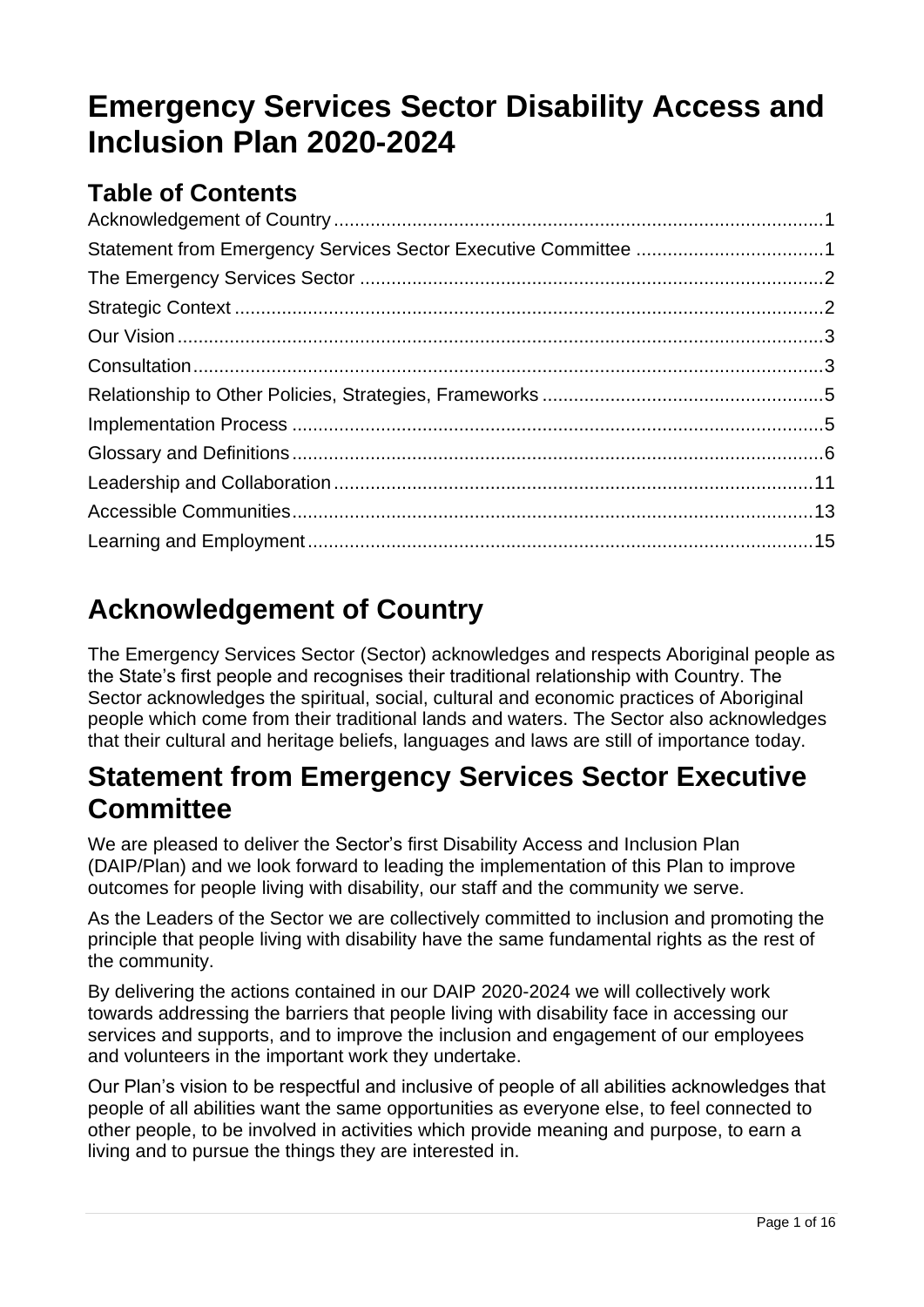Over the next four years this Plan will play an integral role in guiding the Sector to embed this vision for its workforce and in the services that it provides for the people of South Australia.

**Dom Lane** Chief Executive **SAFECOM** 

**Michael Morgan** Chief Officer/ Chief Executive SA Metropolitan Fire Service

A1810

**Mark Jones** Chief Officer SA Country Fire Service

Prince Battie

**Chris Beattie** Chief Officer SA State Emergency Service

# <span id="page-1-0"></span>**The Emergency Services Sector**

The Sector comprises of the following Agencies established under the Fire and Emergency Services Act 2005:

- South Australian Fire and Emergency Services Commission (SAFECOM)
- South Australian Metropolitan Fire Service (MFS)
- South Australian Country Fire Service (CFS)
- South Australian State Emergency Service (SES)

The Sector operates under the guidance of the [SAFECOM Board,](https://www.safecom.sa.gov.au/public/redirect.jsp?id=1030) whose members include the Chief Officers of the CFS, MFS and SES and the Chief Executive, SAFECOM.

The activities of the Sector are funded by the [Emergency Services Levy](https://www.safecom.sa.gov.au/public/redirect.jsp?id=3305) and each Agency reports to the [Minister for Emergency Services.](https://www.safecom.sa.gov.au/public/redirect.jsp?id=1025)

# <span id="page-1-1"></span>**Strategic Context**

The Sector acknowledges all of the priority groups contained in the Disability Inclusion Act 2018 and the barriers they face to access and inclusion.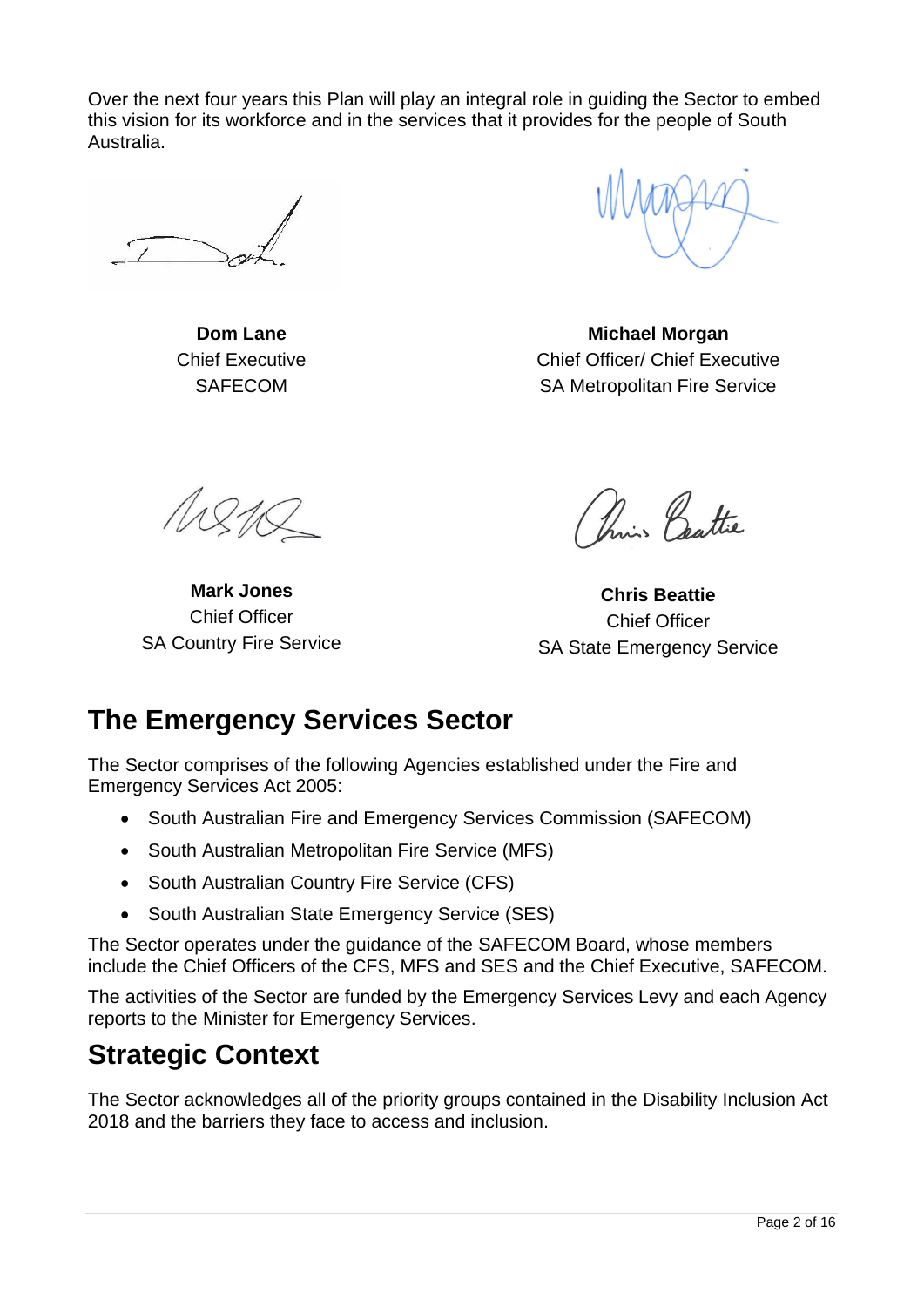This DAIP sets out the strategies, actions and measures that the Sector will adopt to improve access and inclusion for people living with disability and to support South Australia achieve the vision and aims contained in its Disability Inclusion Plan 2019-2023 (Inclusive SA).

Each of the actions contained in this DAIP are aligned to the objects and principles of the Disability Inclusion Act 2018 and the four themes that underpin Inclusive SA. They are also aligned to the priority groups contained in the Disability Inclusion Act 2018 where those groups relate to the services and supports provided by the Sector.

Through the alignment of this DAIP to the Disability Inclusion Act 2018 and Inclusive SA the actions and measures contained in this Plan are consistent with those contained in the Australian [National Disability Strategy](http://www.dss.gov.au/sites/default/files/documents/05_2012/national_disability_strategy_2010_2020.pdf) and reflect Australia's obligations under the United Nations Convention on the Rights of Persons with Disabilities.

# <span id="page-2-0"></span>**Our Vision**

To be respectful and inclusive of people of all abilities.

# <span id="page-2-1"></span>**Consultation**

In preparing this DAIP the Sector consulted and called for submissions from a range of persons and bodies representing the interests of people living with disability including:

- Sector employees and volunteers;
- Women, children, Aboriginal and Torres Strait Islander persons living with disability;
- Persons from a cultural and linguistically diverse background living with disability;
- People living with disability who access the information and services provided by the Sector;
- Organisations that have an interest in access and inclusion for people living with disability; and
- Families and carers of people living with disability.

The call for submissions was made through a range of communication channels including:

- MFS and SES Facebook and Twitter accounts;
- Internal All Staff distribution lists (MFS, SES and SAFECOM);
- Disability service provider networks and distribution lists;
- Disability Advocacy organisation networks and distribution lists;
- The South Australian Governments 'yourSAY' website;
- Tertiary student networks;
- Emergency Services staff that have identified as having a disability;
- Sector staff that have family members with a disability; and
- Sector staff that have connections in the disability sector.

To facilitate this process a draft of the DAIP was translated into a range of accessible formats and stakeholders were offered the opportunity to make submissions through the completion of an online or hard copy feedback form.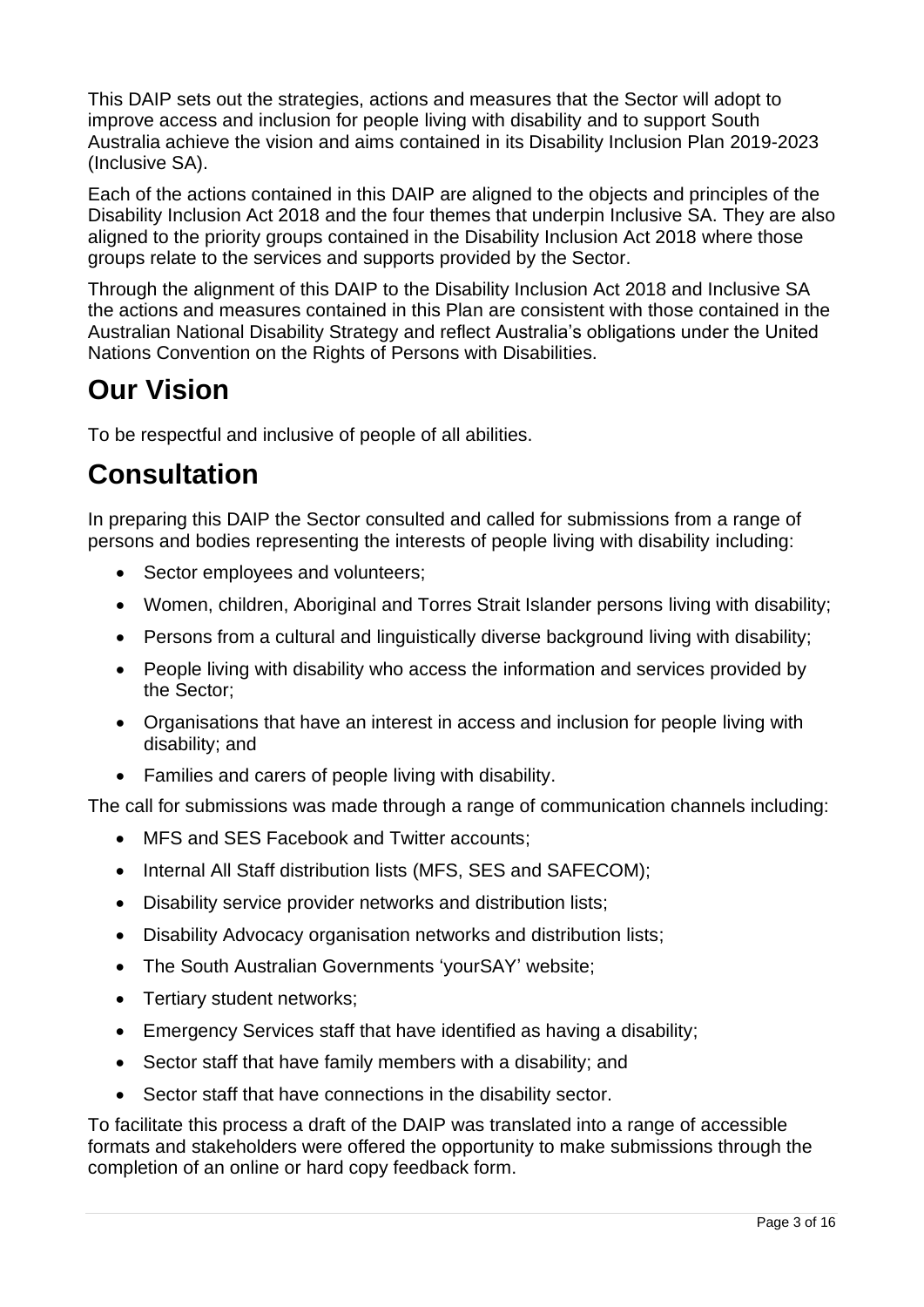Based on the information obtained from those who participated in the consultation process:

- 78% were female
- 70% were in the age bracket 26 -65 years
- 20% were from culturally and linguistically diverse backgrounds
- 100% were from the Adelaide metropolitan area
- 45% had a family member living with disability
- 20% were from culturally and linguistically diverse backgrounds
- 22% were from Sector employees
- 70% provided general comments on the content of the DAIP

Overall the submissions received from the consultation process supported the inclusion of the actions contained in the draft DAIP with:

- 78% of respondents highly or somewhat agreeing that the actions contained in the DAIP upheld the rights of people living with disability;
- 87.5% of respondents highly or somewhat agreeing that the actions contained in the DAIP supported people living with disability to participate in decision making and leadership and raised the profile of how people living with disability are viewed;
- 87.5% of respondents highly or somewhat agreeing that the actions contained in the DAIP promoted accessible workplaces and increased the accessibility of the services provided by the Sector and information for people living with disability; and
- 62.5% of respondents highly or somewhat agreeing that the actions contained in the DAIP supported education and training pathways to meaningful and inclusive employment and volunteer opportunities for people living with disability.

The general comments provided by stakeholders reflected the following key themes:

- Enhancing networking and stakeholder engagement with the disability sector;
- Registering householders with a disability to assist the Sector in its emergency response;
- Implementing disability awareness training for emergency services staff;
- Ensuring public facing information, resources and programs produced by the Sector are available in a range of formats;
- Ensuring budget is provided to support the implementation of the DAIP.

Specifically, the general comments supported the inclusion of the following actions contained in the DAIP:

- The creation of the ESS Disability Advisory Committee to drive the monitoring, implementation, reporting and consultation requirements relating to this DAIP;
- The implementation of Disability Awareness training for all Sector employees;
- Public facing information and resources being provided in a range of alternate formats (upon request);
- Improved website design systems; and
- The embedding of accessible website solutions for Agency websites.

In response to the feedback provided the Disability Advisory Committee will play a key role in enhancing networking and stakeholder engagement related to the DAIP and supporting a consistent approach across the Sector relating to the provision of Agency information and resources in a range of alternate formats.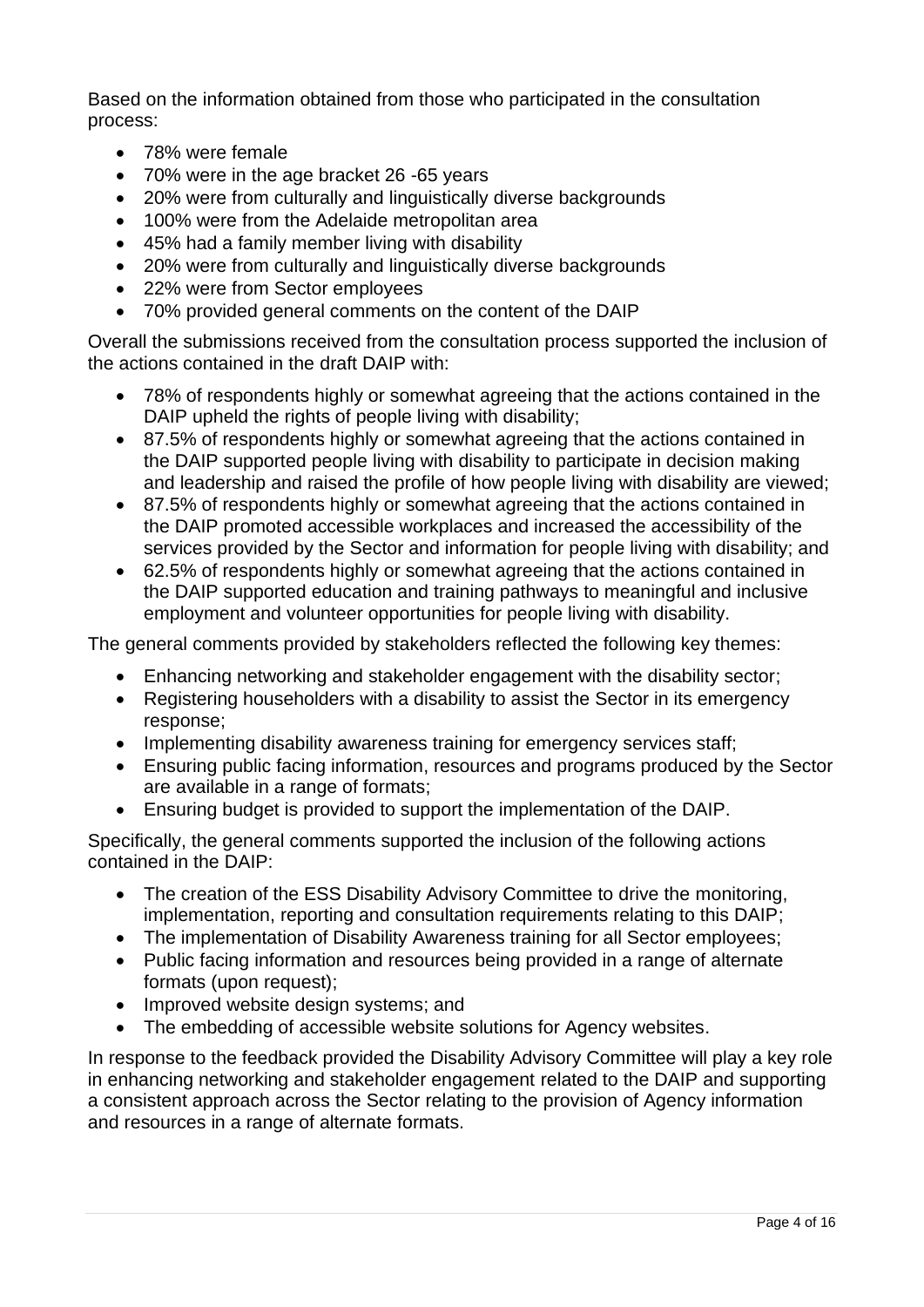# <span id="page-4-0"></span>**Relationship to Other Policies, Strategies, Frameworks**

This Plan has been developed within the following legislative and policy framework:

#### **State**

[Disability Inclusion Act 2018](https://www.legislation.sa.gov.au/LZ/C/A/DISABILITY%20INCLUSION%20ACT%202018/CURRENT/2018.1.AUTH.PDF) [State Disability Inclusion Plan 2019-2023](https://dhs.sa.gov.au/services/disability/inclusive-sa#:~:text=Inclusive%20SA%20was%20launched%20on,first%20State%20Disability%20Inclusion%20Plan.&text=The%20State%20Disability%20Inclusion%20Plan,by%20people%20living%20with%20disability.) [The South Australian Equal Opportunity Act 1984](https://www.legislation.sa.gov.au/lz/c/a/equal%20opportunity%20act%201984.aspx) [Fire and Emergency Services Act 2005](https://www.legislation.sa.gov.au/LZ/C/A/Fire%20and%20Emergency%20Services%20Act%202005.aspx) [Public Sector Act 2009](https://www.legislation.sa.gov.au/LZ/C/A/PUBLIC%20SECTOR%20ACT%202009.aspx)  [Code of Ethics for South Australian Public Sector Employees](https://www.publicsector.sa.gov.au/hr-and-policy-support/ethical-codes/code-of-ethics) **Commonwealth** [The Disability Discrimination Act 1992](https://www.legislation.gov.au/Details/C2016C00763)  [National Disability Strategy 2010–2020](https://www.dss.gov.au/our-responsibilities/disability-and-carers/publications-articles/policy-research/national-disability-strategy-2010-2020) [Disability \(Access to Premises -](https://www.legislation.gov.au/Details/F2010L00668) Buildings) Standards 2010

#### **International**

[United Nations World Report on Disability 2011](https://www.who.int/disabilities/world_report/2011/report.pdf)

[United Nations Convention on the Rights of Persons with Disabilities 2007](https://www.un.org/disabilities/documents/convention/convoptprot-e.pdf)

# <span id="page-4-1"></span>**Implementation Process**

Each Sector Agency will take practical measures to ensure that this DAIP is positively promoted and implemented within their Agency.

These measures include implementing the DAIP through the following methods:

- The establishment of a Sector wide Disability Advisory Committee responsible for managing the monitoring, implementation, reporting and consultation requirements relating to this DAIP;
- The delivery and implementation of actions contained in this DAIP being incorporated into the business plans of relevant functional units;
- Progress updates and reports on the implementation of the DAIP being provided to the Disability Advisory Committee and the Sector's Executive Committee; and
- Progress reports on the implementation of this DAIP being submitted to the Chief Executive of the Department of Human Services on a 12-monthly basis.

To support the implementation of the DAIP each Sector Agency will promote the Plan through a range of internal and external communication methods including:

- Publishing the DAIP on their external and internal websites in a range of accessible formats such as Easy Read;
- Promoting the DAIP through the Sector's external and internal communication channels including social media, e-mail, station bulletins, internal newsletters;
- Referring to the DAIP in new employee induction processes; and
- Incorporating the DAIP into its Disability Awareness Training.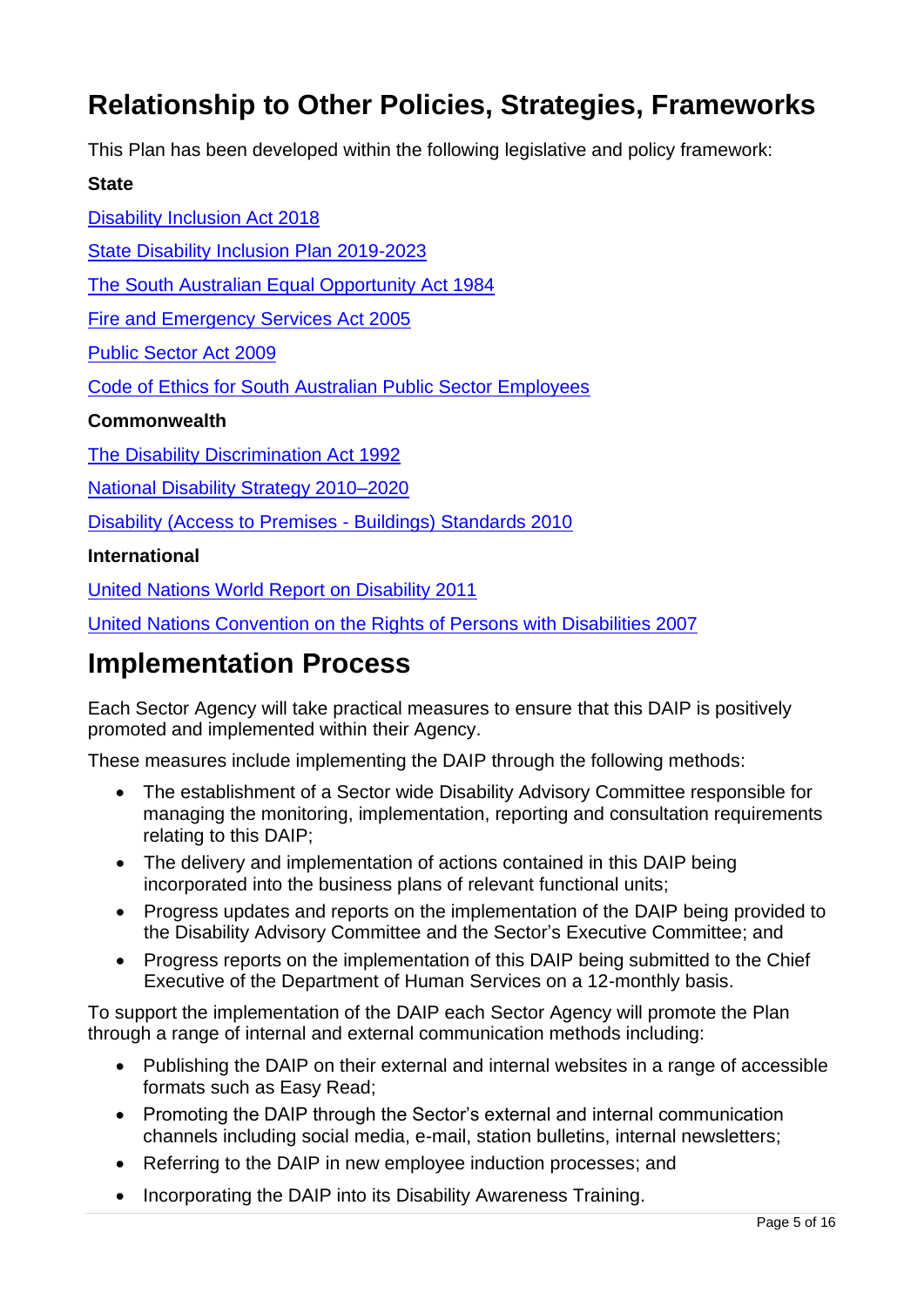# <span id="page-5-0"></span>**Glossary and Definitions**

| Access                                                | Access in this context refers to an<br>individual's physical ability to get to,<br>into, and around facilities and services.<br>Access is created by removing<br>structural barriers and including<br>mechanisms to enable structural<br>access.                             |
|-------------------------------------------------------|------------------------------------------------------------------------------------------------------------------------------------------------------------------------------------------------------------------------------------------------------------------------------|
| <b>Best practice</b>                                  | A method or technique that has been<br>generally accepted as superior to any<br>alternatives because it produces results<br>that are better to those achieved by<br>other means or because it has become<br>a standard way of doing things.                                  |
| <b>Built environs</b>                                 | Artificial structures, features, and<br>facilities viewed collectively as an<br>environment in which people live and<br>work.                                                                                                                                                |
| Co-design                                             | A range of activities and processes<br>used in the design of services and<br>products that involve people who use or<br>are affected by that service or product.                                                                                                             |
| <b>CFS - South Australian Country Fire</b><br>Service | Delivers professional fire and rescue<br>services to outer metropolitan, regional<br>and rural South Australia by dedicated<br>volunteers. The CFS is an all hazards<br>agency responding to bushfire, building<br>fire, road crash rescue and hazardous<br>material spills. |
| Commonwealth                                          | The Government of the Commonwealth<br>of Australia - commonly referred to as<br>the Australian Government or the<br><b>Federal Government.</b>                                                                                                                               |
| DAIP - Disability Access and Inclusion<br>Plan.       | A plan that is prepared by State<br>Authorities for their own Agency,<br>Department or Council Area in<br>accordance with the requirements set<br>out in the Disability Inclusion Act 2018.                                                                                  |
| <b>Disability</b>                                     | The Disability Discrimination Act 1992<br>(Cth) defines disability as:<br>total or partial loss of the person's<br>bodily or mental functions;                                                                                                                               |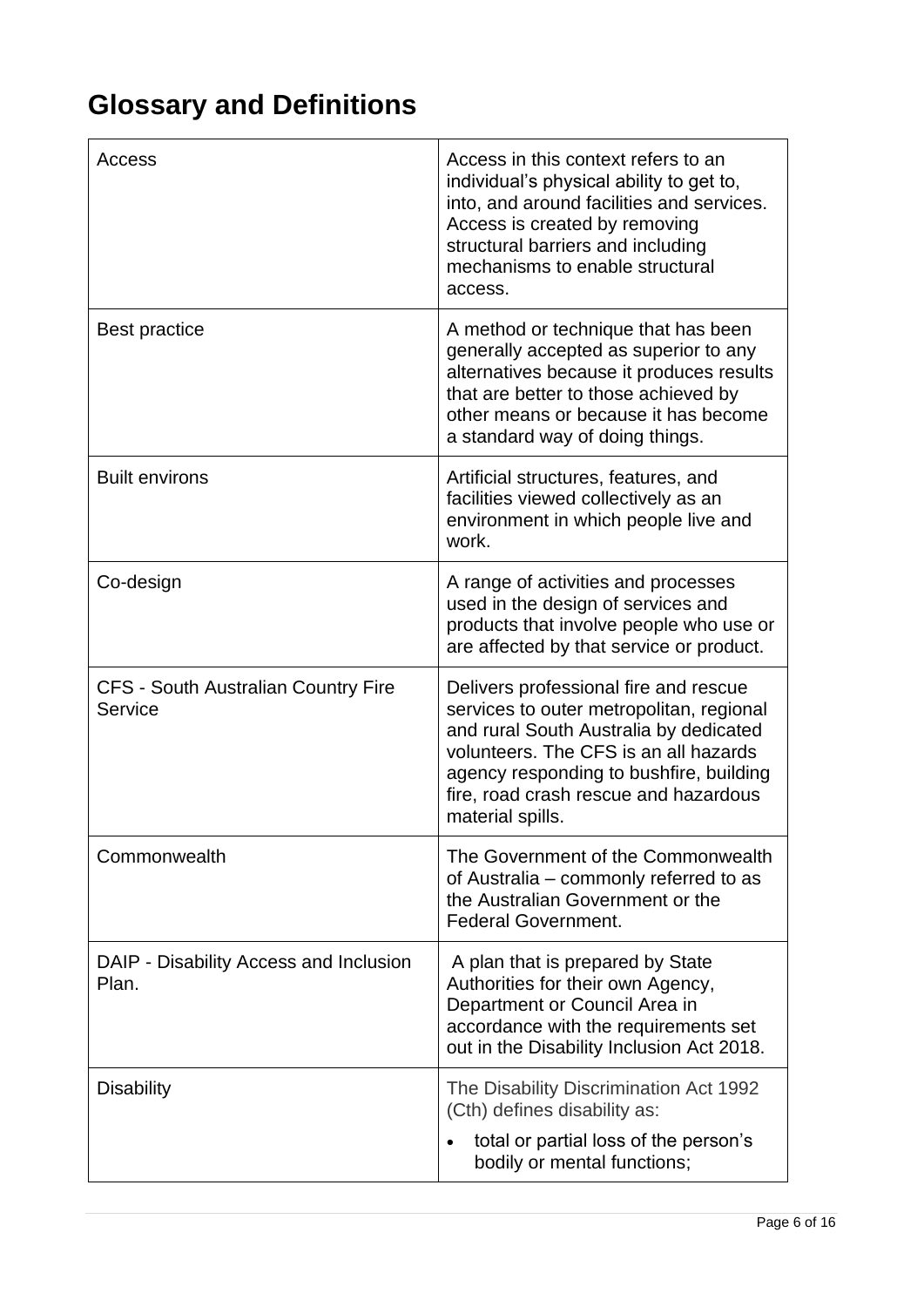|                                                                | total or partial loss of a part of the<br>$\bullet$<br>body;                                                                                                                                                                                                             |
|----------------------------------------------------------------|--------------------------------------------------------------------------------------------------------------------------------------------------------------------------------------------------------------------------------------------------------------------------|
|                                                                | the presence in the body of<br>$\bullet$<br>organisms causing disease or<br>illness;                                                                                                                                                                                     |
|                                                                | the malfunction, malformation or<br>disfigurement of a part of the<br>person's body;                                                                                                                                                                                     |
|                                                                | a disorder or malfunction that results<br>in the person learning differently<br>from a person without the disorder or<br>malfunction;                                                                                                                                    |
|                                                                | a disorder, illness or disease that<br>$\bullet$<br>affects a person's thought<br>processes, perception of reality,<br>emotions or judgment, or that results<br>in disturbed behaviour;                                                                                  |
|                                                                | and includes disability that:                                                                                                                                                                                                                                            |
|                                                                | presently exists;<br>$\bullet$                                                                                                                                                                                                                                           |
|                                                                | previously existed but no longer<br>$\bullet$<br>exists;                                                                                                                                                                                                                 |
|                                                                | may exist in the future; and/or<br>$\bullet$                                                                                                                                                                                                                             |
|                                                                | is imputed to a person (meaning it is<br>$\bullet$<br>thought or implied that the person<br>has a disability but does not).                                                                                                                                              |
| <b>Discrimination</b>                                          | Discrimination is defined as treating<br>people with a disability less favourably<br>than people without a disability would<br>be treated under the same<br>circumstances.                                                                                               |
| Inclusion                                                      | Inclusion in this context refers to an<br>individual's ability to participate as fully<br>as possible in programs and services<br>provided by organisations in an<br>integrated and holistic manner that does<br>not ostracise, embarrass or humiliate an<br>individual. |
| MFS - The South Australian Metropolitan<br><b>Fire Service</b> | Is the primary provider of structural<br>firefighting services to the State of<br>South Australia and is also called to<br>road crash rescues, gas leaks, chemical<br>spills, rescues, structural collapses,<br>animal rescues and more.                                 |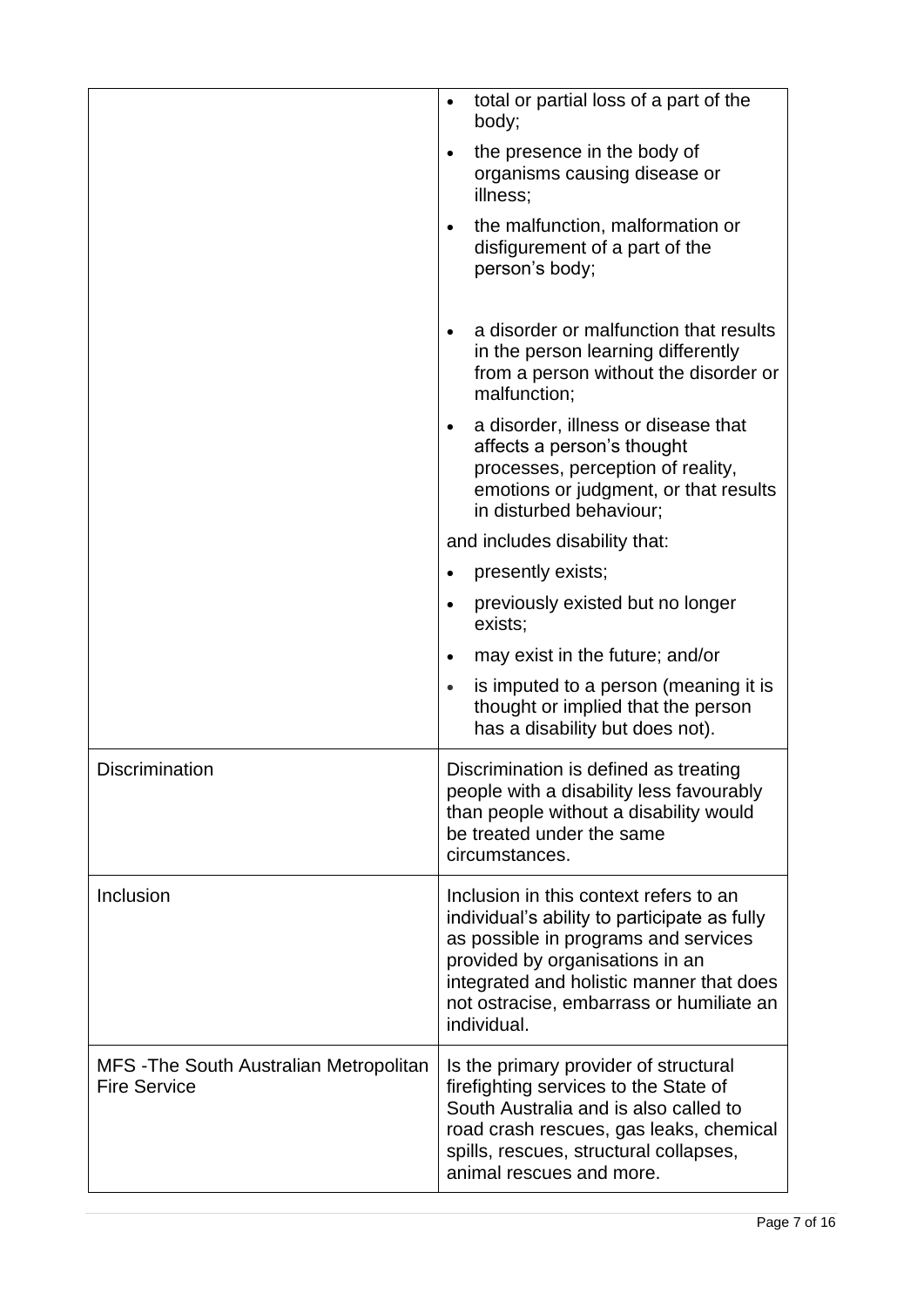| <b>National Disability Strategy (NDS)</b>                                   | The National Disability Strategy is the<br>national strategic plan (agreed upon by<br>all Australian Governments) which aims<br>to provide a ten-year national policy<br>framework for improving the life of<br>Australians living with disability, their<br>families and carers.                                                                                                                                                                                                                                                   |
|-----------------------------------------------------------------------------|-------------------------------------------------------------------------------------------------------------------------------------------------------------------------------------------------------------------------------------------------------------------------------------------------------------------------------------------------------------------------------------------------------------------------------------------------------------------------------------------------------------------------------------|
| SAFECOM - South Australian Fire and<br><b>Emergency Services Commission</b> | Is responsible for ensuring that<br>volunteers and employees within the fire<br>and Emergency Services Sector which<br>include The South Australian<br>Metropolitan Fire Services, The South<br><b>Australian State Emergency Service</b><br>and The South Australian Country Fire<br>Service are provided with the resources<br>and support they need to perform their<br>functions.                                                                                                                                               |
| <b>SAES - South Australian State</b><br><b>Emergency Services</b>           | Is a volunteer-based emergency<br>assistance and rescue service that<br>provides emergency assistance to the<br>people of South Australia 24 hours a<br>day, 7 days a week, 365 days a year. It<br>responds to extreme weather events,<br>floods, storms, heatwaves, Road<br>crashes, Marine, swiftwater, vertical and<br>confined space rescue. It also assists<br>South Australia Police (SAPOL) in land<br>search operations and traffic<br>management and supports the Country<br>Fire Service (CFS) during major<br>bushfires. |
| <b>State Authority</b>                                                      | As defined in the Disability Inclusion Act<br>2018 (SA) is a reference that includes a<br>Government Department, an Agency or<br>Instrumentality of the Crown, a Local<br>Council constituted under the Local<br>Government Act 1999 (SA) or any other<br>person or body declared by regulations<br>under South Australian legislation to be<br>included.                                                                                                                                                                           |
| <b>UNCRPD - United Nations Convention</b><br>on the Rights                  | Is a human rights treaty that aims to<br>change attitudes and approaches to<br>people living with disability. It reaffirms<br>that all people living with disability must<br>enjoy human rights and fundamental<br>freedoms.                                                                                                                                                                                                                                                                                                        |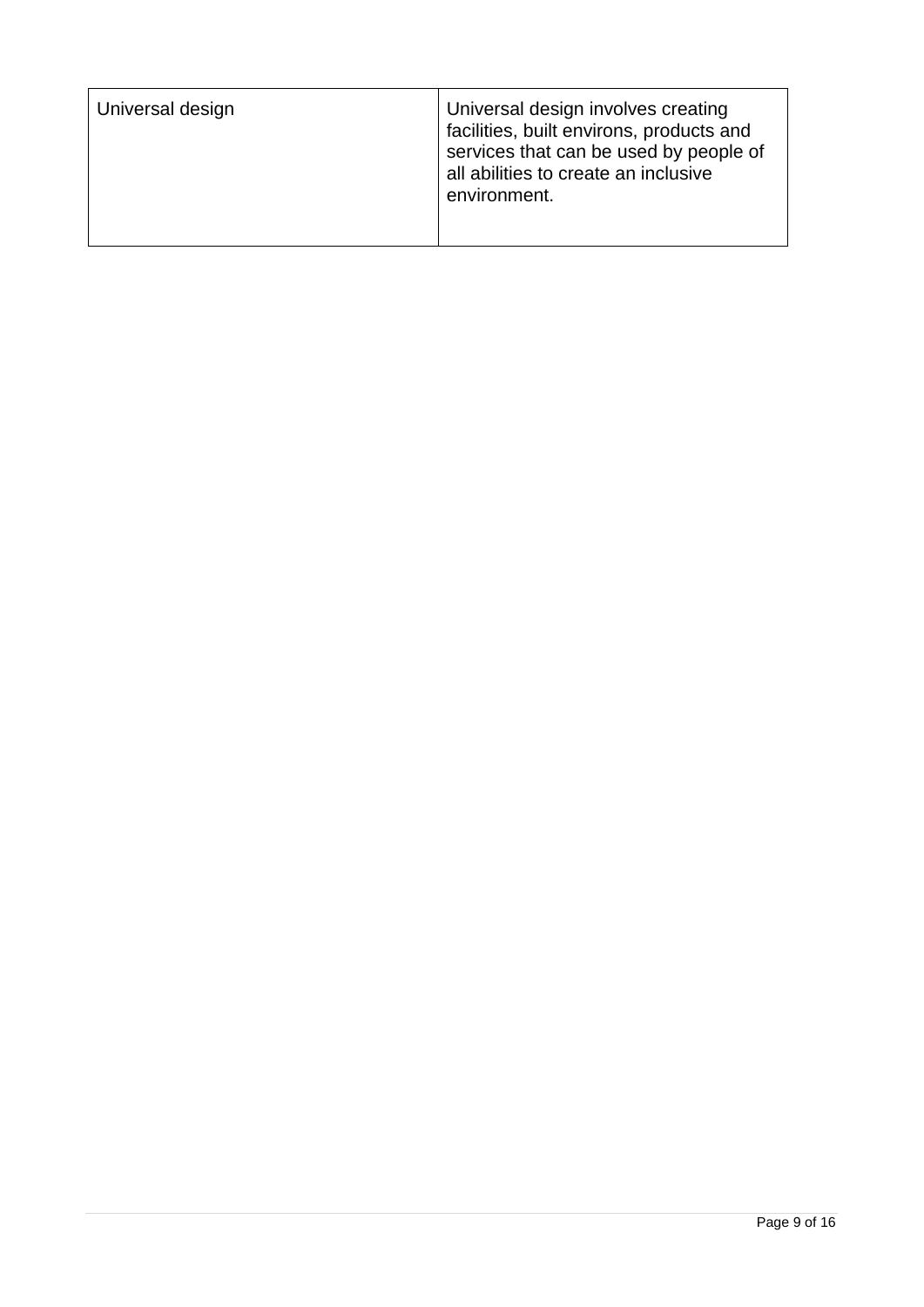## **Inclusive Communities For All**

Social inclusion is a priority for people living with disability as it affects all aspects of their lives. It is our aim that the contributions and rights of people living with disability are valued and understood by all South Australians and that their rights are promoted, upheld and protected. We also want to ensure that people living with disability are supported to advocate for their own rights.

# **Action 1 (All Agencies)**

Ensure that all internal and external stakeholder related activities and events are accessible to all members of the community including people living with disability and support young people living with disability to actively participate in decision making.

### **Action 1: Measurable Target**

Communication, community engagement, event management strategies and frameworks give due consideration to access and inclusion requirements.

The proportion of people living with disability who attend Agency events, meetings, conferences, workshops.

# **Action 2 (All Agencies)**

Public facing information, publications and resources to be provided in a range of alternate formats wherever possible.

#### **Action 2: Measurable Target**

Public facing materials provided in a range of alternate formats upon request.

The number of requests met for information to be provided in alternate formats.

# **Action 3 (All Agencies)**

Agency websites to contain information on how to request materials in alternate formats.

# **Action 3: Measurable Target**

Agency websites to contain information on how to request information in alternate formats.

#### **Action 4 (All Agencies)**

Publish this Disability Access and Inclusion Plan in a format that is accessible for people living with disability on all Agency websites.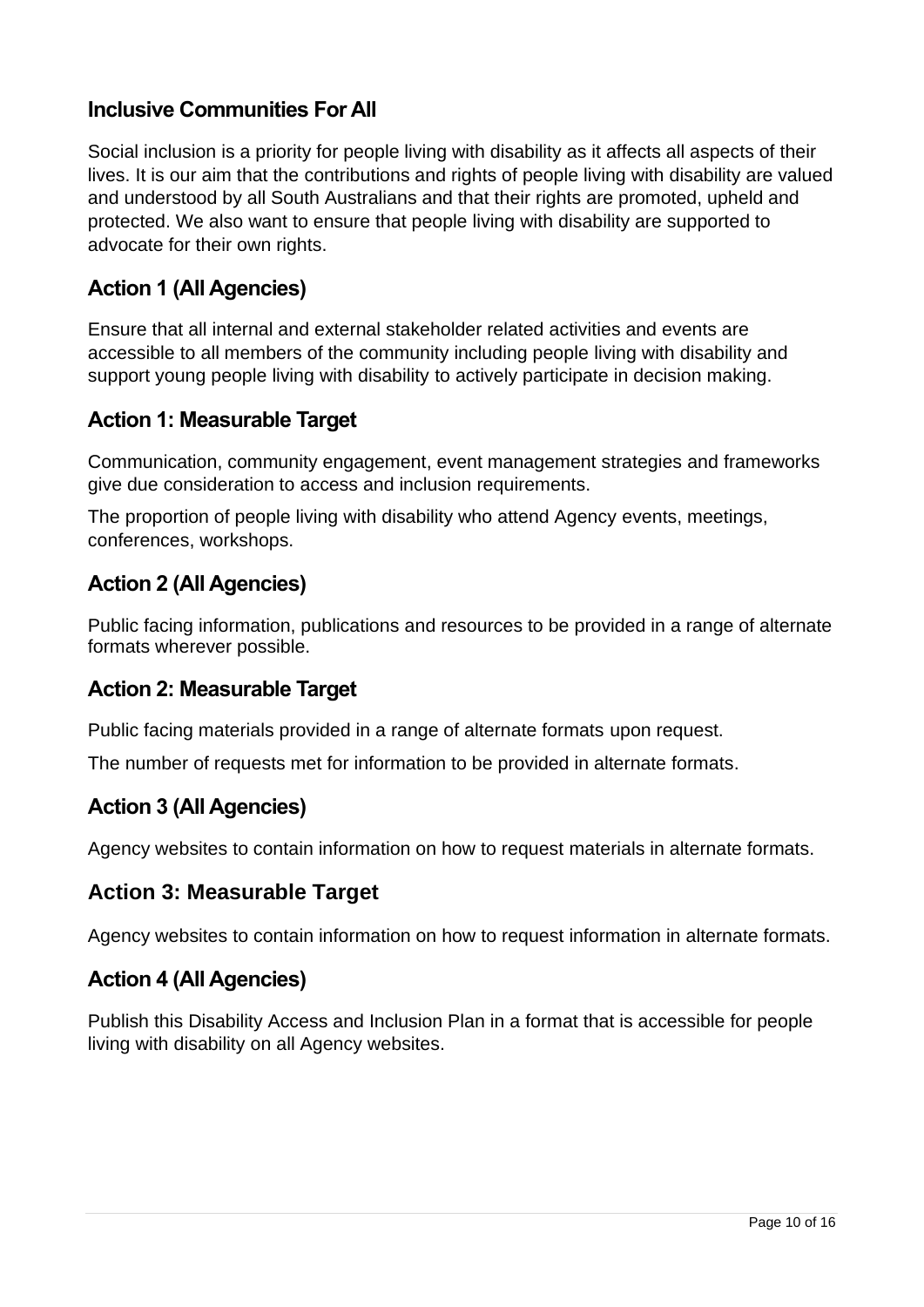# **Action 4: Measurable Target**

An accessible version of this Disability Access and Inclusion Plan contained on all Agency websites.

# **Action 5 (SAFECOM)**

A central webpage to be created on the Sector's intranet containing disability information, resources and supports.

#### **Action 5: Measurable Target**

The creation of this web page.

# **Action 6 (All Agencies)**

Implement the Office for the Commissioner of Public Sector Employment (OCPSE) Disability Awareness training for all Sector employees.

#### **Action 6: Measurable Target**

The number of new and existing employees that have completed this training.

### **Action 7 (All Agencies)**

Agency complaint processes, procedures and feedback systems to be reviewed to ensure they are appropriate and accessible for people with a disability.

#### **Action 7: Measurable Target**

Agency complaint and feedback processes written in simple everyday language.

The number of requests met for information to be provided in alternate formats.

#### **Action 8 (All Agencies)**

Agency induction processes for new employees include information about working with people living with disability.

#### **Action 8: Measurable Target**

The number of new employees that have completed new starter induction processes.

# <span id="page-10-0"></span>**Leadership and Collaboration**

People living with disability want to have a greater role in leading and contributing to government and community decision-making. It is our aim that the perspectives of people living with disability are actively sought and that they are supported to participate meaningfully in government and community consultation and engagement activities.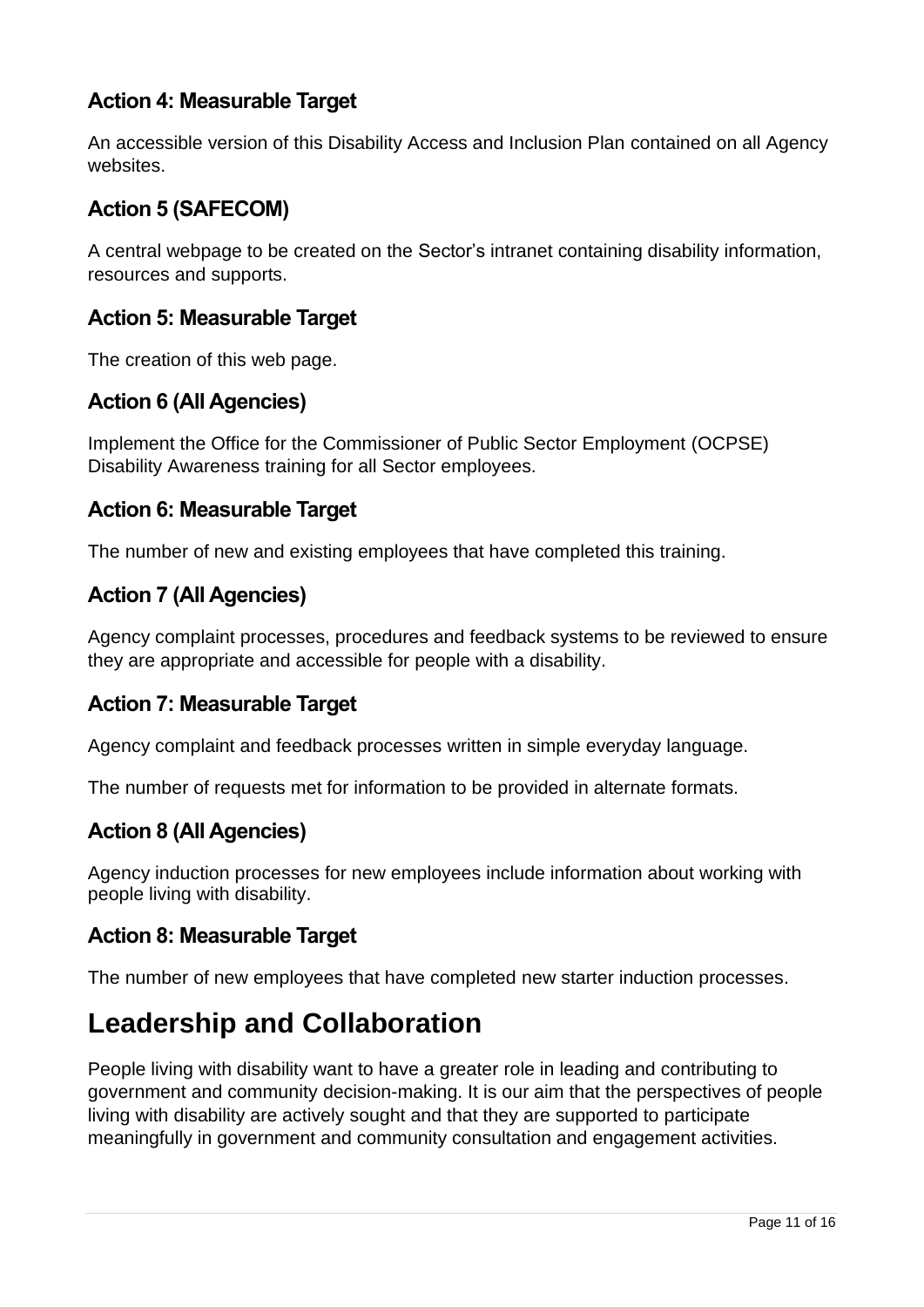# **Action 9 (All Agencies)**

A Sector Disability Advisory Committee to be established to manage the monitoring, implementation, reporting and consultation requirements relating to this Disability Access and Inclusion Plan.

### **Action 9: Measurable Target**

The establishment of a Sector Disability Advisory Committee.

# **Action 10 (All Agencies)**

Where possible Agency's to utilise the [www.YourSAy.sa.gov.au](http://www.yoursay.sa.gov.au/) website to engage people living with disability regarding service improvement and/or Agency participation.

#### **Action 10: Measurable Target**

The proportion of people living with a disability that are engaged utilising this platform.

#### **Action 11 (All Agencies)**

This Disability Access and Inclusion Plan to be reviewed at least once every four years by each Agency.

#### **Action 11: Measurable Target**

A report on the outcome of this review to be provided to the Minister.

#### **Action 12 (All Agencies)**

Each Agency to monitor and report to the Sector's Executive Committee on the implementation status of this Disability Access and Inclusion Plan annually.

#### **Action 12: Measurable Target**

Agency reports submitted to the ESS Executive Committee.

#### **Action 13 (All Agencies)**

The Sector's Executive Committee to report annually to the Chief Executive of the Department of Human Services on the operation of this Disability Access and Inclusion Plan and include a summary reporting on the implementation of the Plan.

#### **Action 13: Measurable Target**

The Sector's Executive Committee report submitted to the Chief Executive of the Department of Human Services every 12 months.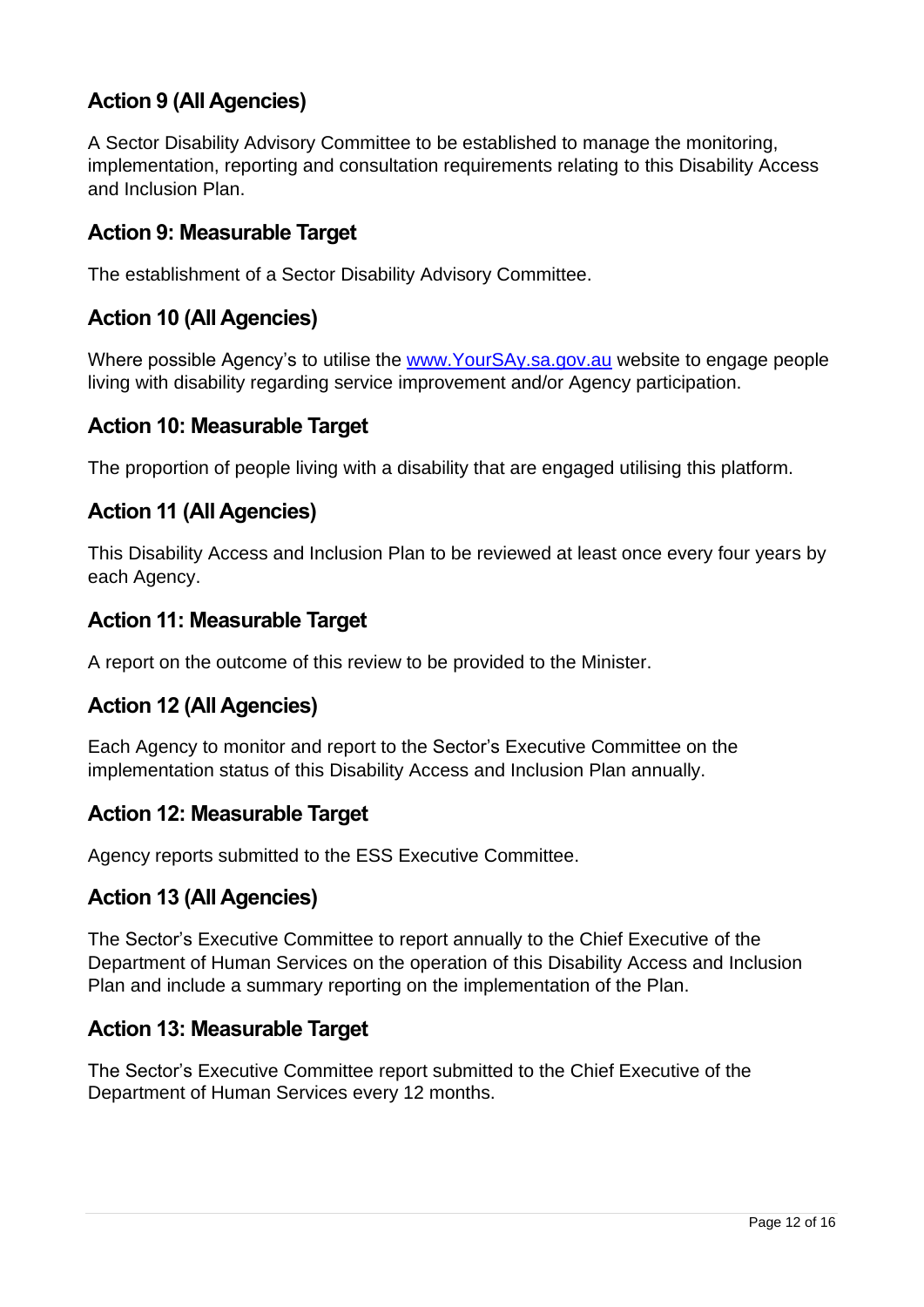# <span id="page-12-0"></span>**Accessible Communities**

The accessibility of the built environment, quality services and information is key to ensuring people living with disability are included and have the opportunity to equally participate in all aspects of community life. It is our aim to increase accessibility to public and community infrastructure, transport, services, information, sport and recreation and the greater community.

### **Action 14 (All Agencies)**

Fit outs that change or alter access to existing buildings or sites owned, operated or leased by an Agency to give due consideration to universal design and to incorporate Disability Discrimination Act requirements to ensure accessibility.

#### **Action 14: Measurable Target**

The number of existing buildings/sites that are accessible.

The number of building fit outs conducted.

#### **Action 15 (All Agencies)**

New buildings or sites purchased, leased or operated by an Agency to meet the required Building Code of Australia accessibility standards.

#### **Action 15: Measurable Target**

The number of new buildings and, or, sites that meet these standards.

#### **Action 16 (All Agencies)**

Inclusion in building, infrastructure, maintenance and upgrade schedules to include the installation of appropriate signage at Agency owned, operated or leased buildings or sites indicating disability access such as parking.

#### **Action 16: Measurable Target**

The number of signage installations included in Agency building, infrastructure, maintenance and upgrade schedules.

#### **Action 17 (All Agencies)**

Agency evacuation procedures, emergency plans and associated building evacuation training to be reviewed to ensure the requirements of people with a range of abilities are adequately addressed.

#### **Action 17: Measurable Target**

The number of Agency emergency plans updated.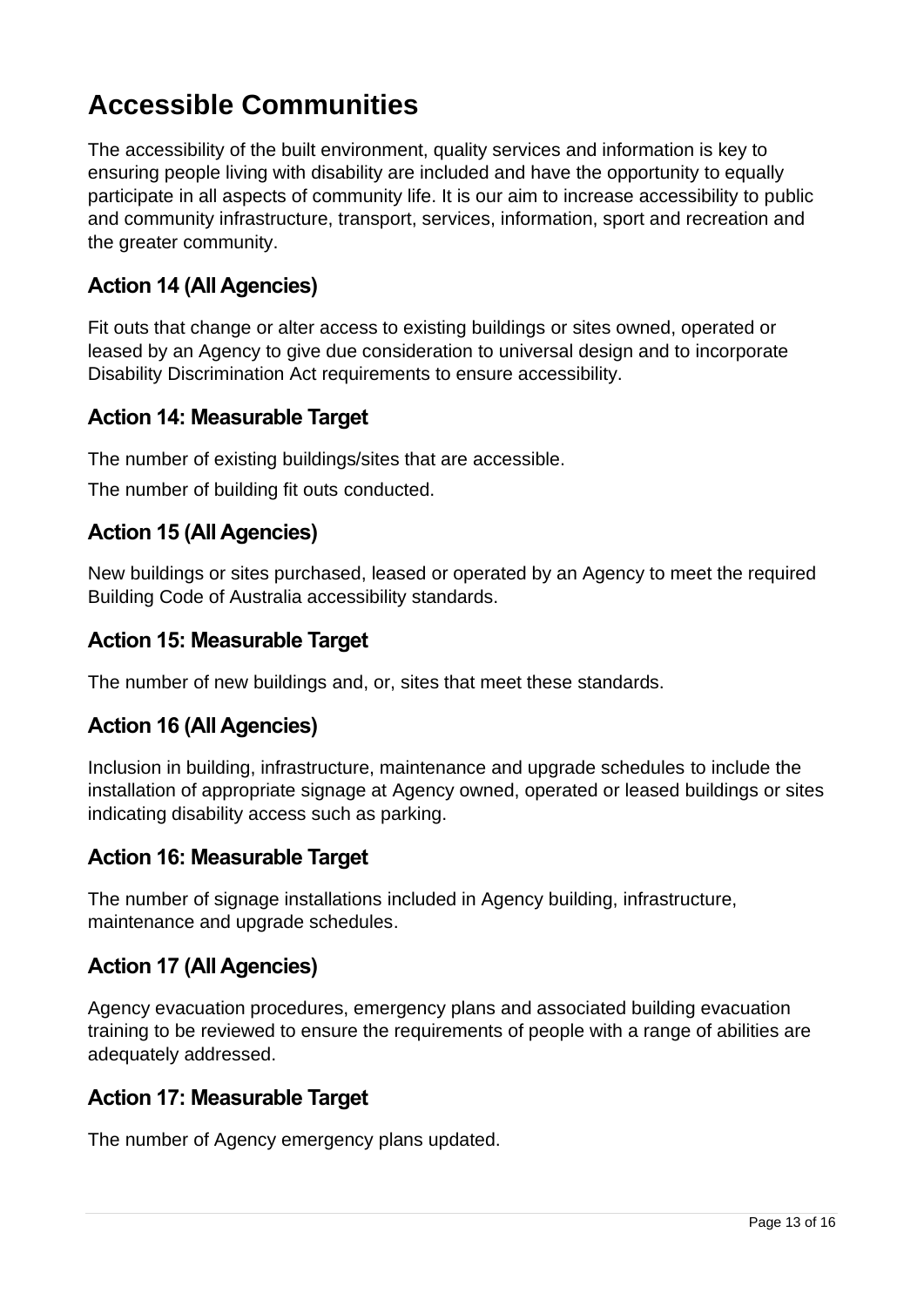# **Action 18 (All Agencies)**

The development and implementation of a clearly defined process to ensure that requests to access information in alternate formats are met in a timely manner.

### **Action 18: Measurable Target**

Systems are in place to provide materials in alternate formats in a timely manner.

The number of requests met to provide information in alternate formats.

# **Action 19 (SAFECOM)**

Information and published materials relating to the Sector's Employee Assistance Program and Stress Prevention and Management programs to be reviewed for accessibility and made available in a format that is accessible to employees and volunteers living with disability subject to funding.

#### **Action 19: Measurable Target**

Information and materials are published in an accessible format.

The number of employees and volunteers living with disability accessing these programs.

### **Action 20 (All Agencies)**

Agency websites and intranets are assessed against Web Content Accessibility Guidelines (WCAG) Standard 2.1.

#### **Action 20: Measurable Target**

Accessibility and compliance with Level A determined.

Accessibility and compliance with Level AA determined.

#### **Action 21 (All Agencies)**

The development of a Sector online accessibility policy to guide the accessibility of information contained on all Agency websites (external and intranet).

#### **Action 21: Measurable Target**

The development and promotion of a Sector online accessibility policy.

#### **Action 22 (All Agencies)**

Determine the feasibility of adopting the Website Design System that is offered to all South Australian Government Agencies as an accessible website solution through the Office for Digital Government.

Or

Update templates in existing content management systems.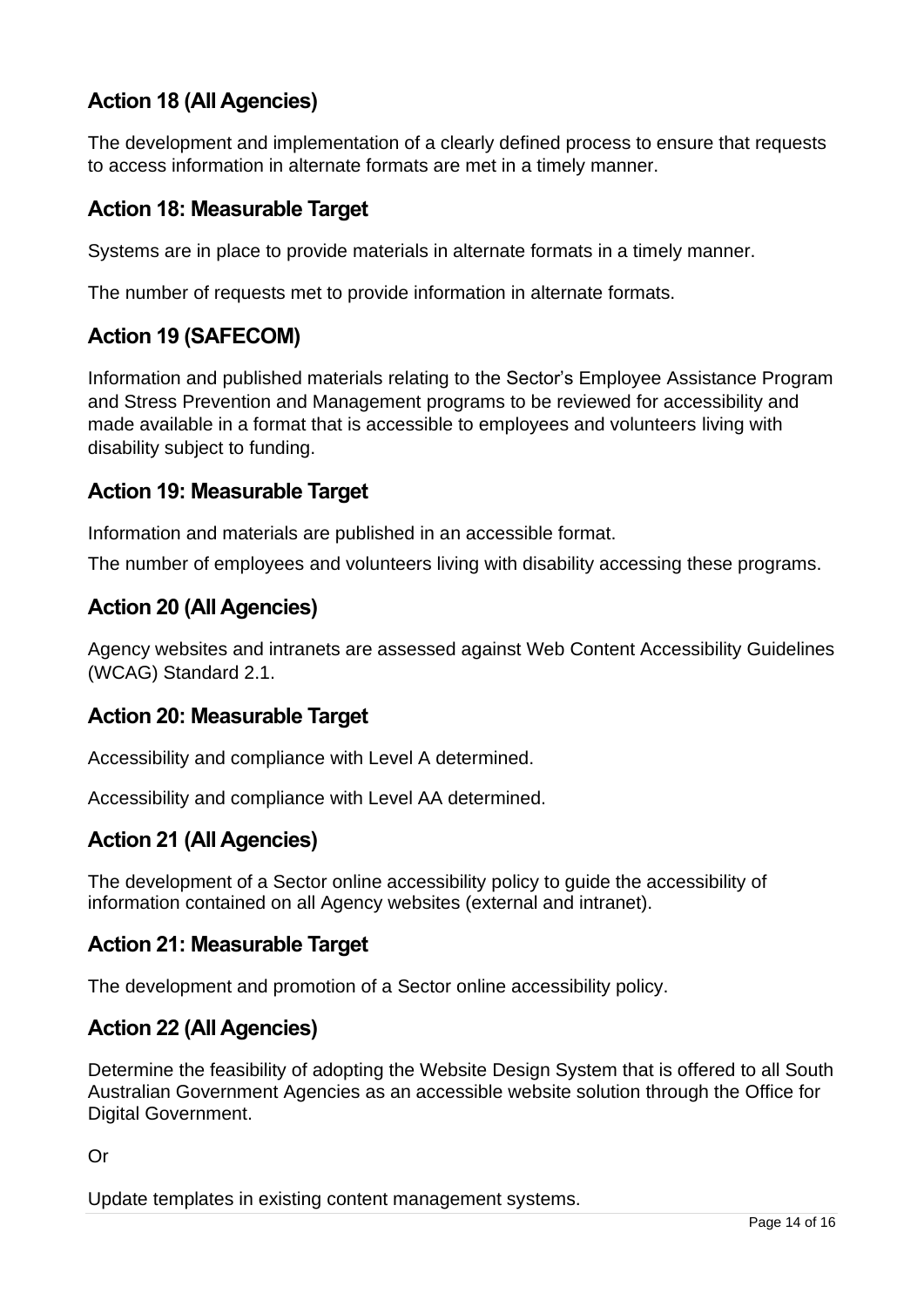# **Action 22: Measurable Target**

Discussions held with the Office for Digital Government and an approach established relating to the adoption of the Website Design System.

Or

The identification of template upgrades.

# **Action 23 (All Agencies)**

Agency employees that are responsible for performing web publishing duties complete formal training in web accessibility or demonstrate an appropriate level of understanding relating to the principals of web accessibility.

### **Action 23: Measurable Target**

The number of employees that have completed this training.

# <span id="page-14-0"></span>**Learning and Employment**

Workforce participation is fundamental to social inclusion. It provides economic independence and choice, social connections and friendships, value, identity and belonging. It is our aim that people living with disability have access to inclusive places of study and that education and training provides pathways to meaningful and inclusive employment and volunteering opportunities.

# **Action 24 (SAFECOM)**

Mechanisms put in place to request disability and diversity related information from employees every 12 months to maximise the currency of the Sector's workforce profile.

#### **Action 24: Measurable Target**

The number of employees that identify as living with a disability.

# **Action 25 (SAFECOM)**

A review of the Sector's inhouse recruitment and selection information, processes and practices to be conducted to ensure that these resources better target job opportunities for people living with disability:

- Contain information and advice on the recruitment of people with disability.
- Contain information about engagement using public sector employment opportunity programs.
- Promote the Office of the Commissioner for Public Sector Employment Disability Employment toolkit and resources.
- Promote public sector employment pathways including consideration of eligible candidates on the Disability Employment Service provider register.